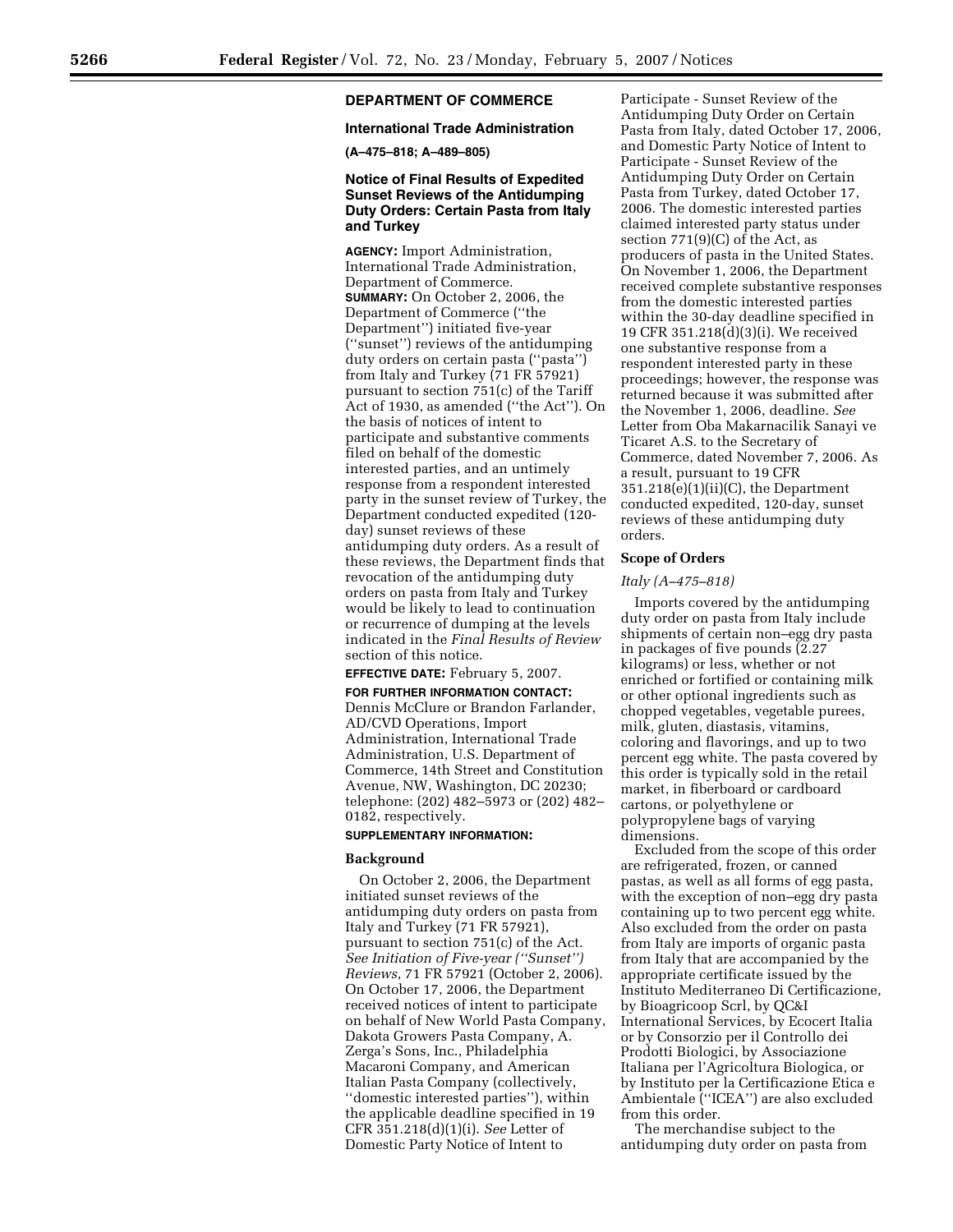Italy is currently classifiable under item 1902.19.20 of the Harmonized Tariff Schedule of the United States (''HTSUS''). Although the HTSUS subheading is provided for convenience and customs purposes, the written description of the merchandise subject to the order is dispositive.

#### *Scope Rulings:*

The Department has issued the following scope rulings:

(1) On August 25, 1997, the Department issued a scope ruling, finding that multicolored pasta, imported in kitchen display bottles of decorative glass that are sealed with cork or paraffin and bound with raffia, is excluded from the scope of the order. *See* Memorandum from Edward Easton to Richard Moreland, dated August 25, 1997, on file in the Central Records Unit (''CRU'') of the main Commerce Building, Room B–099.

(2) On July 30, 1998, the Department issued a scope ruling, finding that multipacks consisting of six one–pound packages of pasta that are shrink– wrapped into a single package are within the scope of the order. *See* letter from Susan H. Kuhbach, Acting Deputy Assistant Secretary for Import Administration, to Barbara P. Sidari, Vice President, Joseph A. Sidari Company, Inc., dated July 30, 1998, on file in the CRU.

(3) On October 23, 1997, the petitioners filed a request that the Department initiate an anti–circumvention investigation against Barilla, an Italian producer and exporter of pasta. On October 5, 1998, the Department issued a final determination that, pursuant to section 781(a) of the Act, Barilla was circumventing the antidumping duty order by exporting bulk pasta from Italy which it subsequently repackaged in the United States into packages of five pounds or less for sale in the United States. *See* Anti–circumvention Inquiry of the Antidumping Duty Order on Certain Pasta from Italy: Affirmative

Final Determination of Circumvention of the Antidumping Duty Order, 63 FR 54672 (October 13, 1998) (Barilla Circumvention Inquiry). (4) On October 26, 1998, the Department self–initiated a scope inquiry to determine whether a package weighing over five pounds as a result of allowable industry tolerances may be within the scope of the order. On May 24, 1999, we issued a final scope ruling finding that, effective October 26, 1998, pasta in packages weighing up to (and including) five pounds four ounces, and so labeled, is within the scope of the order. *See*  Memorandum from John Brinkmann to Richard Moreland, dated May 24, 1999 on file in the CRU.

#### *Turkey (A–489–805)*

Imports covered by the antidumping duty order on pasta from Turkey include shipments of certain non–egg dry pasta in packages of five pounds (2.27 kilograms) or less, whether or not enriched or fortified or containing milk or other optional ingredients such as chopped vegetables, vegetable purees, milk, gluten, diastases, vitamins, coloring and flavorings, and up to two percent egg white. The pasta covered by this order is typically sold in the retail market, in fiberboard or cardboard cartons, or polyethylene or polypropylene bags of varying dimensions. Excluded from the scope of this order are refrigerated, frozen, or canned pastas, as well as all forms of egg pasta, with the exception of non–egg dry pasta containing up to two percent egg white.

The merchandise subject to review is currently classifiable under item 1902.19.20 of the HTSUS. Although the HTSUS subheading is provided for convenience and customs purposes, the written description of the merchandise subject to the order is dispositive.

## *Scope Ruling:*

On October 26, 1998, the Department self–initiated a scope inquiry to

determine whether a package weighing over five pounds as a result of allowable industry tolerances may be within the scope of the orders. On May 24, 1999 we issued a final scope ruling finding that, effective October 26, 1998, pasta in packages weighing up to (and including) five pounds four ounces, and so labeled, is within the scope of the order. *See*  Memorandum from John Brinkmann to Richard Moreland, dated May 24, 1999, on file in the CRU.

#### **Analysis of Comments Received**

All issues raised by parties to these sunset reviews are addressed in the *Issues and Decision Memorandum Expedited Sunset Reviews of the Antidumping Duty Orders on Certain Pasta from Italy and Turkey* (''Decision Memorandum'') from Stephen A. Claeys, Deputy Assistant Secretary for Import Administration, to David M. Spooner, Assistant Secretary for Import Administration, dated January 30, 2007, which is hereby adopted by this notice. The issues discussed in the Decision Memorandum include the likelihood of continuation or recurrence of dumping and the magnitude of the margins likely to prevail were the orders revoked. Parties may find a complete discussion of all issues raised in these reviews and the corresponding recommendations in this public memorandum which is on file in the CRU. In addition, a complete version of the Decision Memorandum may be accessed directly on the Web at http://ia.ita.doc.gov/frn. The paper copy and electronic version of the Decision Memorandum are identical in content.

# **Final Results of Reviews**

We determine that revocation of the antidumping duty orders on pasta from Italy and Turkey would likely lead to continuation or recurrence of dumping at the following weighted–average percentage margins:

| Manufacturers/Exporters/Producers | Weighted-<br>average<br>margin<br>(percent) |
|-----------------------------------|---------------------------------------------|
| <b>Italy</b>                      |                                             |
|                                   | 21.34                                       |
|                                   | 14.78                                       |
|                                   | 12.41                                       |
|                                   | 18.30                                       |
|                                   | 12.09                                       |
| Turkey.                           |                                             |
|                                   | 63.29                                       |
|                                   | 60.87                                       |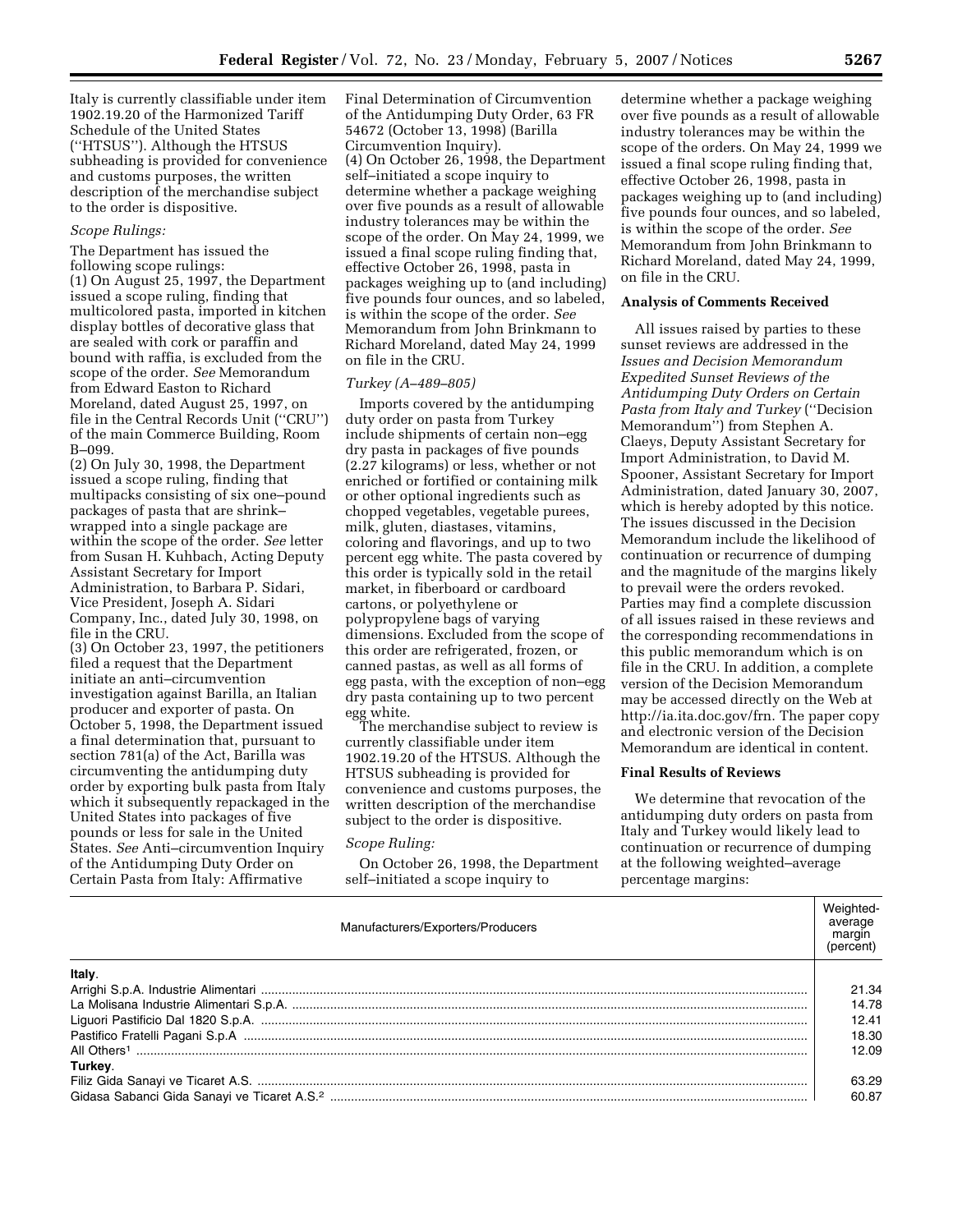| Manufacturers/Exporters/Producers | Weighted-<br>average<br>margin<br>(percent) |
|-----------------------------------|---------------------------------------------|
| All Others                        | 60.87                                       |

1 Does not apply to 1) CO.R.EX S.p.A.; 2) F.lli De Cecco di Filippo Fara San Martino S.p.A.; 3) Delverde S.r.l. and its affiliate, Tamma Industrie Alimentari di Capitanata S.r.l.; 4) De Matteis Agroalimentare S.p.A.; 5) Pastificio Guido Ferrara S.r.l.; 6) Pasta Lensi S.r.l. (formerly Italian American Pasta Company); 7) N. Puglisi & F. Industria Paste Alimentari; or 8) Pastificio Antonio Pallante S.r.l. and its affiliate Vitelli Foods LLC because these companies are excluded from the order.<br><sup>2</sup>Gidasa Sabanci Gida Sanayi ve Ticaret A.S. is the successor-in-interest to Maktas Makarnacilik ve Ticaret A.S., a respondent in the original

investigation.

This sunset review and notice are in accordance with sections 751(c), 752, and 777(i)(1) of the Act.

Dated: January 30, 2007. **David M. Spooner,**  *Assistant Secretary for Import Administration.*  [FR Doc. E7–1811 Filed 2–2–07; 8:45 am] **BILLING CODE 3510–DS–S**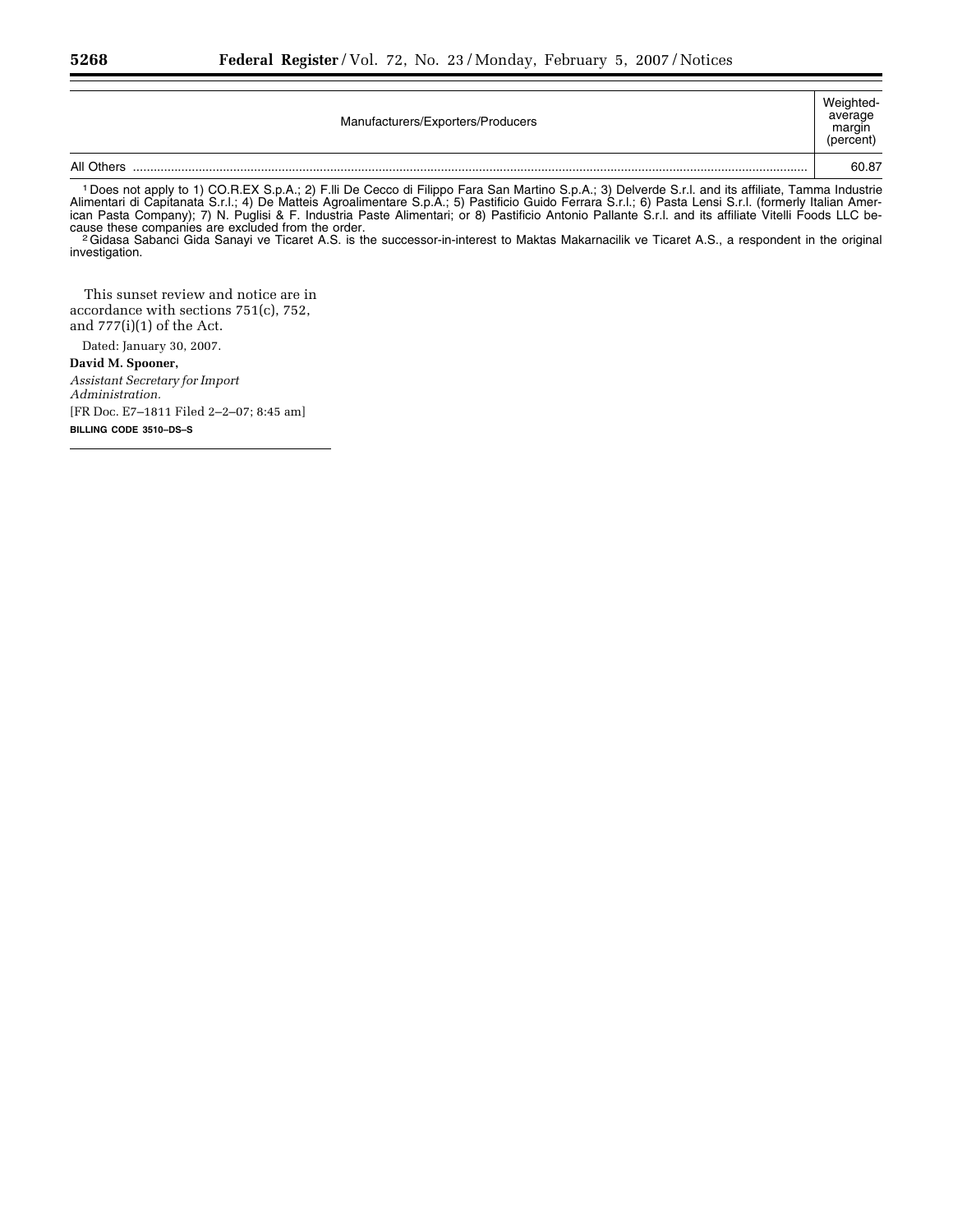٠

# **DEPARTMENT OF COMMERCE**

**International Trade Administration** 

**[C–489–806]** 

**Certain Pasta From Turkey: Final Results of Expedited Five-Year (''Sunset'') Review of the Countervailing Duty Order** 

**AGENCY:** Import Administration, International Trade Administration, Department of Commerce. **SUMMARY:** On October 2, 2006, the Department of Commerce (''the Department'') published in the **Federal Register** the notice of initiation of the second five-year sunset review of the countervailing duty order on certain pasta (''pasta'') from Turkey, pursuant to section 751(c) of the Tariff Act of 1930, as amended (''the Act''). *See Initiation of Five-year (''Sunset'') Reviews,* 71 FR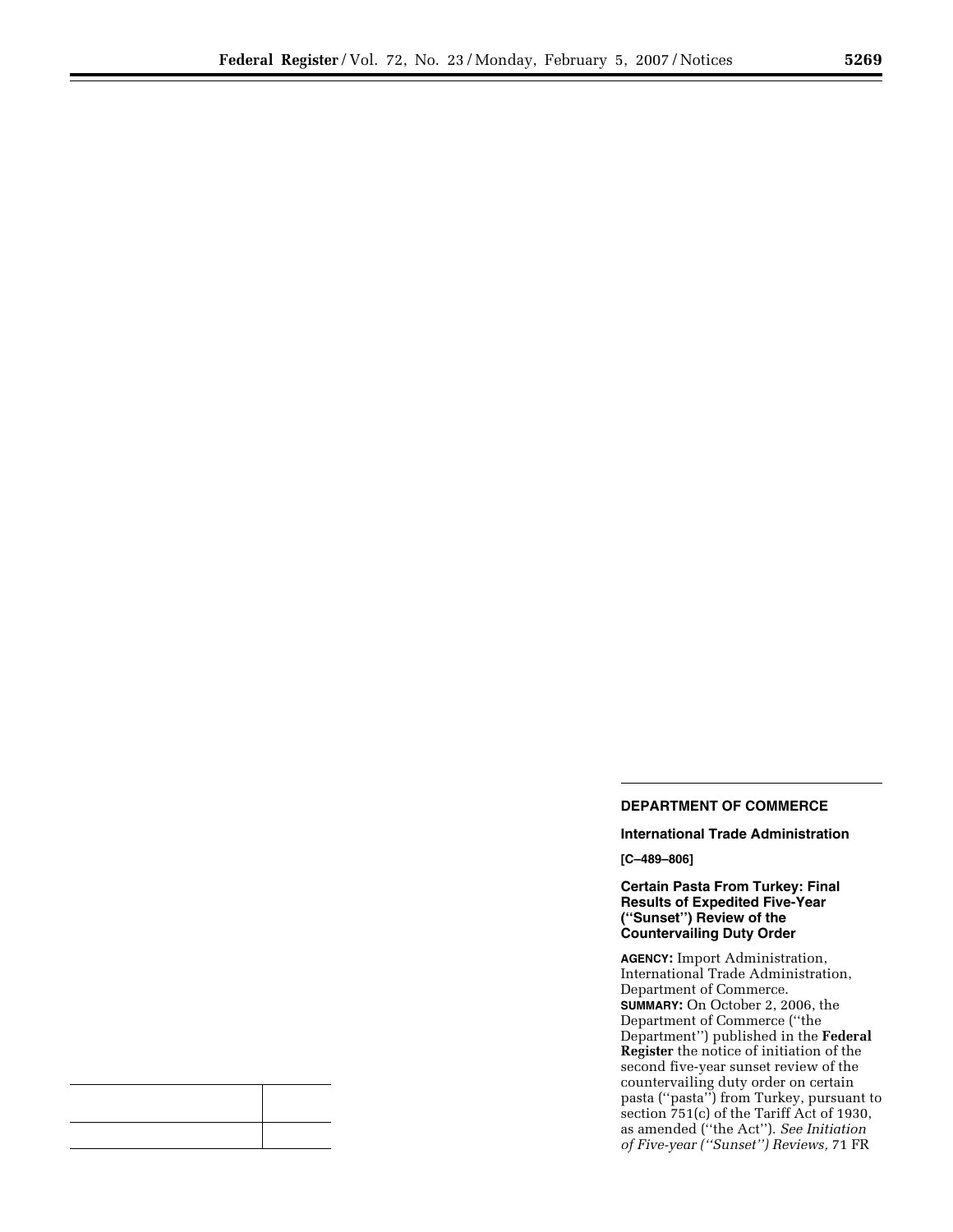57921 (October 2, 2006) *(''Second Sunset Review'').* The Department has conducted an expedited sunset review of this order pursuant to section 751(c)(3)(B) of the Act and 19 CFR  $351.218(e)(1)(ii)(C)(2)$ . As a result of this sunset review, the Department finds that revocation of the countervailing duty order is likely to lead to continuation or recurrence of a countervailable subsidy at the levels indicated in the ''Final Results of Review'' section of this notice.

**EFFECTIVE DATE:** February 5, 2007. **FOR FURTHER INFORMATION CONTACT:**  Audrey R. Twyman or Brandon Farlander, AD/CVD Operations, Office 1, Import Administration, International Trade Administration, U.S. Department of Commerce, 14th Street and Constitution Ave., NW., Washington, DC 20230; telephone: (202) 482–3534 or (202) 482–0182, respectively. **SUPPLEMENTARY INFORMATION:** 

## **Background**

The countervailing duty order which covers pasta from Turkey was published in the **Federal Register** on July 24, 1996. *See Notice of Countervailing Duty Order: Certain Pasta (''Pasta'') From Turkey,* 61 FR 38546 (July 24, 1996). On October 2, 2006, the Department initiated the second sunset review of this order, pursuant to section 751(c) of the Act. *See Second Sunset Review.* The Department received a notice of intent to participate from the following domestic parties: A. Zerega's Sons, Inc.; American Italian Pasta Company; Dakota Growers Pasta Company, Inc.; New World Pasta Company; and Philadelphia Macaroni Company (collectively, ''domestic interested parties''), within the deadline specified in 19 CFR 351.218(d)(1)(i). The companies claimed interested party status under section 771(9)(C) of the Act, as manufacturers of a domestic-like product in the United States.

The Department received a request for a 12-day extension of time from the Government of the Republic of Turkey (''GRT'') to submit its substantive response. The Department partially granted the GRT's request and extended the deadline for filing a substantive response to November 8, 2006. The same extension was also granted to the domestic interested parties, per their request. On November 8, 2006, the Department received complete substantive responses to the notice of initiation from the domestic interested parties and from the GRT.

The Department did not receive any substantive responses from Turkish producers or exporters of the

merchandise covered by this order. Based on the fact that a government's response alone, normally, is not sufficient for full sunset reviews in which the orders are not done on an aggregate basis, we determined to conduct an expedited (120 day) sunset review of this order. *See* section 751(c)(3)(A) of the Act and 19 CFR 351.218(e)(1)(ii)(C)(2). *See, e.g.*, *Final Results of Expedited Sunset Reviews of Countervailing Duty Orders: Pure Magnesium and Alloy Magnesium from Canada,* 70 FR 67140 (November 4, 2005). *See also* Letter to Robert Carpenter, Director, Office of Investigations, International Trade Commission, from Wendy Frankel, Director, Import Administration, Department of Commerce, regarding inadequate response to the notice of initiation from respondent interested parties (November 21, 2006); and Memorandum from Saliha Loucif, International Trade Compliance Analyst, to Susan Kuhbach, Office Director, Import Administration, Department of Commerce, regarding ''Adequacy Determination of the Second Sunset Review of the Countervailing Duty Order on Certain Pasta from Turkey'' (November 21, 2006).

On January 19, 2007, the Department placed the calculation of the all-others rate from the investigation onto the record of this sunset review and allowed parties to comment. We received comment from domestic interested parties and the GRT on January 24, 2007. No hearing was held because none was requested.

#### **Scope of the Order**

Covered by the order are shipments of certain non-egg dry pasta in packages of five pounds  $(2.27 \text{ kilograms})$  or less, whether or not enriched or fortified or containing milk or other optional ingredients such as chopped vegetables, vegetable purees, milk, gluten, diastases, vitamins, coloring and flavorings, and up to two percent egg white. The pasta covered by this order is typically sold in the retail market, in fiberboard or cardboard cartons or polyethylene or polypropylene bags, of varying dimensions.

Excluded from the order are refrigerated, frozen, or canned pastas, as well as all forms of egg pasta, with the exception of non-egg dry pasta containing up to two percent egg white.

The merchandise under review is currently classifiable under subheading 1902.19.20 of the *Harmonized Tariff Schedule of the United States*  (''HTSUS''). Although the HTSUS subheading is provided for convenience and customs purposes, our written

description of the scope of the order is dispositive.

## **Scope Ruling**

To date, the Department has issued the following scope ruling:

On October 26, 1998, the Department self-initiated a scope inquiry to determine whether a package weighing over five pounds as a result of allowable industry tolerances may be within the scope of the countervailing duty order. On May 24, 1999, we issued a final scope ruling finding that, effective October 26, 1998, pasta in packages weighing or labeled up to (and including) five pounds four ounces is within the scope of the countervailing duty order. *See* Memorandum from John Brinkmann to Richard Moreland, dated May 24, 1999, which is on file in the Central Records Unit (''CRU'') in room B–099 of the main Department building.

## **Analysis of Comments Received**

All issues raised in substantive responses by parties in this sunset review are addressed in the ''Issues and Decision Memo for the Expedited Sunset Review of the Countervailing Duty Order on Certain Pasta from Turkey; Final Results,'' (''Decision Memo''), from Stephen J. Claeys, Deputy Assistant Secretary for Import Administration, to David M. Spooner, Assistant Secretary for Import Administration, dated January 30, 2007, which is hereby adopted by this notice. The issues discussed in the Decision Memo include the likelihood of continuation or recurrence of a countervailable subsidy, the net countervailable subsidy rate likely to prevail if the order were revoked, and the nature of the subsidies.

Parties can find a complete discussion of all issues raised in this sunset review and the corresponding recommendation in this public memorandum which is on file in the CRU. In addition, a complete version of the Decision Memo can be accessed directly on the Department's Web page at *http://ia.ita.doc.gov/frn/ index.html.* The paper copy and electronic version of the Decision Memo are identical in content.

## **Final Results of Review**

The Department determines that revocation of the countervailing duty order on pasta from Turkey is likely to lead to continuation or recurrence of countervailable subsidies at the following countervailing duty rates:

| Manufacturer/Exporter        | Net Subsidy<br>Rate<br>(percent) |
|------------------------------|----------------------------------|
| Filiz Gida Sanayi ve Ticaret | 3.03                             |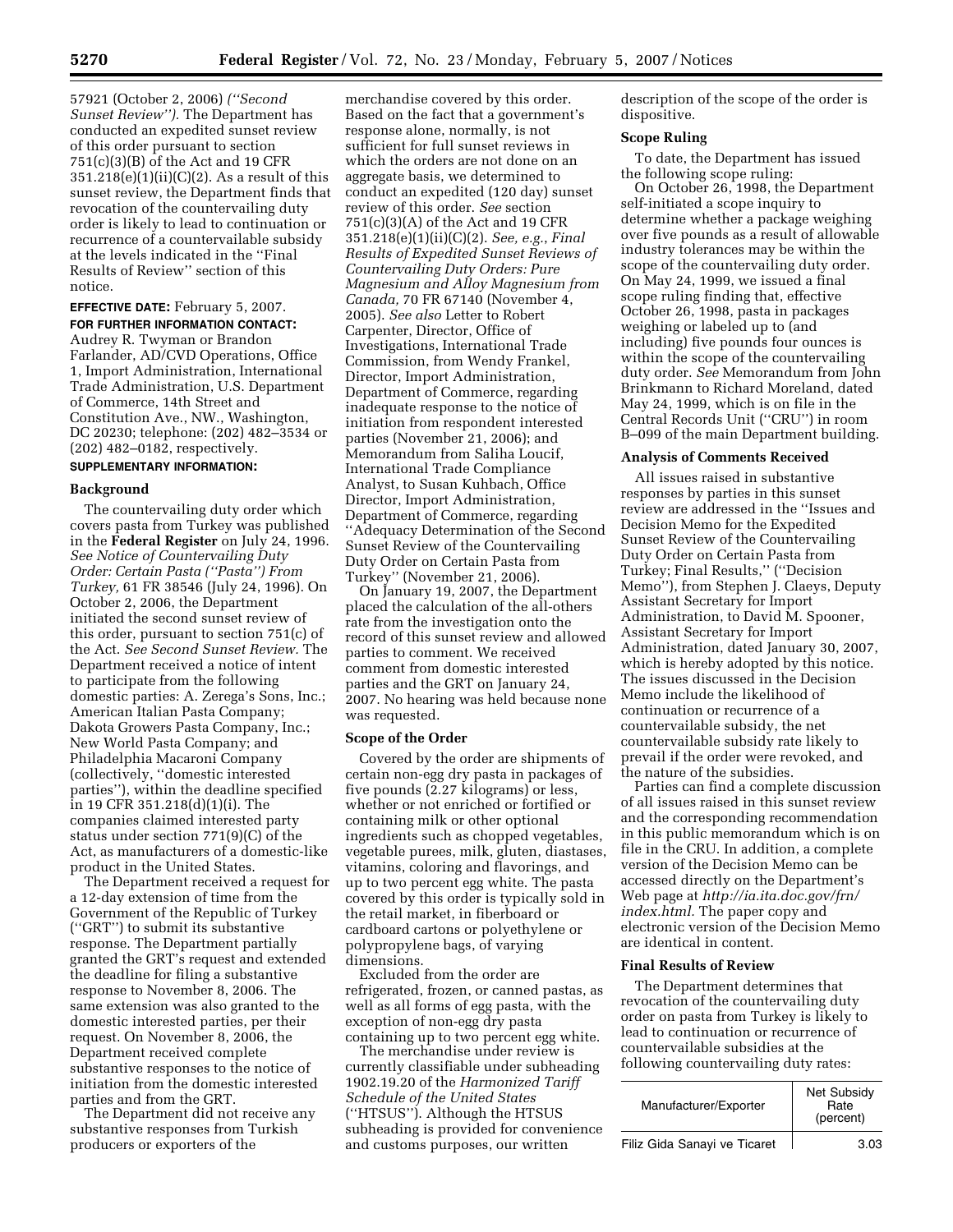| Manufacturer/Exporter                          | Net Subsidy<br>Rate<br>(percent) |
|------------------------------------------------|----------------------------------|
| Maktas Makarnacilik ve<br>Ticaret/ Gidasa Gida |                                  |
| San.Tic.A.S. 1<br>Oba Makarnacilik Sanayi ve   | 4.49                             |
| "All Others"                                   | 14.48<br>10 25                   |

## **Notification Regarding Administrative Orders**

This notice also serves as the only reminder to parties subject to administrative protective orders (''APO'') of their responsibility concerning the return or destruction of proprietary information disclosed under APO in accordance with 19 CFR 351.305(a)(3). Timely notification of the return or destruction of APO materials or conversion to judicial protective order is hereby requested. Failure to comply with the regulations and terms of an APO is a violation which is subject to sanction.

We are issuing and publishing this determination and notice in accordance with sections 751(c), 752, and 777(i) of the Act.

Dated: January 30, 2007. **David M. Spooner,**  *Assistant Secretary for Import Administration.*  [FR Doc. E7–1813 Filed 2–2–07; 8:45 am] **BILLING CODE 3510–DS–P** 

## **DEPARTMENT OF COMMERCE**

# **International Trade Administration**

**[C–475–819]** 

# **Certain Pasta From Italy: Final Results of Expedited Five-Year (''Sunset'') Review of the Countervailing Duty Order**

**AGENCY:** Import Administration, International Trade Administration, Department of Commerce **SUMMARY:** On October 2, 2006, the Department of Commerce (''the Department'') published in the **Federal Register** the notice of initiation of the second five-year sunset review of the countervailing duty order on certain pasta (''pasta'') from Italy, pursuant to section 751(c) of the Tariff Act of 1930, as amended (''the Act''). *See Initiation of Five-year (''Sunset'') Reviews*, 71 FR 57921 (October 2, 2006) (''*Second Sunset Review*''). The Department has conducted an expedited sunset review of this order pursuant to section 751(c)(3)(B) of the Act and 19 CFR  $351.218(e)(1)(ii)(C)(2)$ . As a result of this sunset review, the Department finds that revocation of the countervailing duty order is likely to lead to continuation or recurrence of a countervailable subsidy at the levels indicated in the ''Final Results of Review'' section of this notice.

**EFFECTIVE DATE:** February 5, 2007. **FOR FURTHER INFORMATION CONTACT:**  Audrey R. Twyman or Brandon Farlander, AD/CVD Operations, Office 1, Import Administration, International Trade Administration, U.S. Department of Commerce, 14th Street and Constitution Ave., NW., Washington, DC 20230; telephone: (202) 482–3534 or (202) 482–0182, respectively.

# **SUPPLEMENTARY INFORMATION:**

#### **Background**

The countervailing duty order which covers pasta from Italy was published in the **Federal Register** on July 24, 1996. *See Notice of Countervailing Duty Order and Amended Final Affirmative Countervailing Duty Determination: Certain Pasta (''Pasta'') From Italy*, 61 FR 38544 (July 24, 1996). On October 2, 2006, the Department initiated the second sunset review of this order, pursuant to section 751(c) of the Act. *See Second Sunset Review*. The Department received a notice of intent to participate from the following domestic parties: A. Zerega's Sons, Inc.; American Italian Pasta Company; Dakota Growers Pasta Company, Inc.; New World Pasta Company; and Philadelphia Macaroni Company (collectively, ''domestic interested parties''), within the deadline specified in 19 CFR 351.218(d)(1)(i). The companies claimed interested party status under section 771(9)(C) of the Act, as manufacturers of a domestic-like product in the United States.

On October 12, 2006, the Department received a request for a 12-day extension of time from the Government of Italy (''GOI'') to submit its substantive response. The Department partially granted the GOI's request and extended the deadline for filing a substantive response to November 8, 2006. The same extension was also granted to the domestic interested parties, per their request. On November 8, 2006, the Department received complete substantive responses to the notice of initiation from the domestic interested parties and from the GOI. On November 2, 2006, we received a complete substantive response to the notice of initiation from the Delegation of the European Commission (''EC'').

The Department did not receive any substantive responses from any Italian producers or exporters of the merchandise covered by this order.

Based on the fact that a government's response alone, normally, is not sufficient for full sunset reviews in which the orders are not done on an aggregate basis, we determined to conduct an expedited (120 day) sunset review of this order. *See* section 751(c)(3)(A) of the Act and 19 CFR 351.218(e)(1)(ii)(C)(2). *See, e.g., Final Results of Expedited Sunset Reviews of Countervailing Duty Orders: Pure Magnesium and Alloy Magnesium from Canada,* 70 FR 67140 (November 4, 2005). *See also* Letter to Robert Carpenter, Director, Office of Investigations, International Trade Commission, from Wendy Frankel, Director, Import Administration, Department of Commerce, regarding inadequate response to the notice of initiation from respondent interested parties (November 21, 2006); and Memorandum from Saliha Loucif, International Trade Compliance Analyst, to Susan Kuhbach, Office Director, Import Administration, Department of Commerce, regarding

'Adequacy Determination of the Second Sunset Review of the Countervailing Duty Order on Certain Pasta from Italy,'' (November 21, 2006).

On January 19, 2007, the Department placed the calculation of the all others rate from the investigation onto the record of this sunset review and allowed parties to comment. We received comment from domestic interested parties on January 24, 2007. No hearing was held because none was requested.

#### **Scope of the Order**

Imports covered by the order are shipments of certain non-egg dry pasta in packages of five pounds four ounces or less, whether or not enriched or fortified or containing milk or other optional ingredients such as chopped vegetables, vegetable purees, milk, gluten, diastasis, vitamins, coloring and flavorings, and up to two percent egg white. The pasta covered by this scope is typically sold in the retail market, in fiberboard or cardboard cartons, or polyethylene or polypropylene bags of varying dimensions.

Excluded from the scope of the order are refrigerated, frozen, or canned pastas, as well as all forms of egg pasta, with the exception of non-egg dry pasta containing up to two percent egg white. Also excluded are imports of organic pasta from Italy that are accompanied by the appropriate certificate issued by the Instituto Mediterraneo Di Certificazione, Bioagricoop S.r.l., QC&I International Services, Ecocert Italia, Consorzio per il Controllo dei Prodotti Biologici, Associazione Italiana per l'Agricoltura Biologica, or Codex S.r.l. In addition,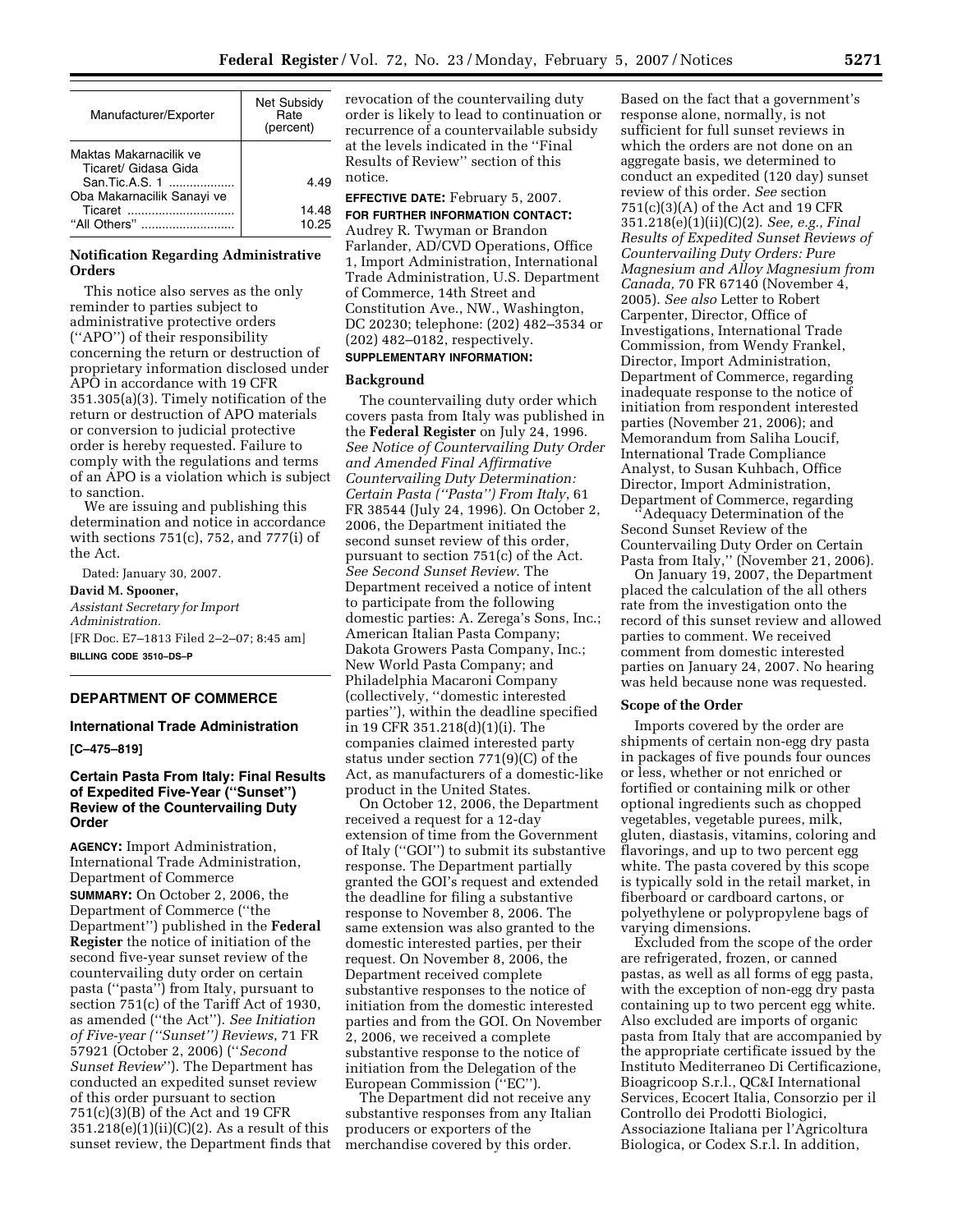based on publicly available information, the Department has determined that, as of August 4, 2004, imports of organic pasta from Italy that are accompanied by the appropriate certificate issued by Bioagricert S.r.l. are also excluded from this order. *See* Memorandum from Eric B. Greynolds to Melissa G. Skinner, dated August 4, 2004, which is on file in the Department's Central Records Unit (''CRU'') in Room B–099 of the main Department building. Further, based on publicly available information, the Department has determined that, as of March 13, 2003, imports of organic pasta from Italy that are accompanied by the appropriate certificate issued by Instituto per la Certificazione Etica e Ambientale (ICEA) are also excluded from this order.

*See* Memorandum from Audrey Twyman to Susan Kuhbach, dated February 28, 2006, entitled ''Recognition of Instituto per la Certificazione Etica e Ambientale (ICEA) as a Public Authority for Certifying Organic Pasta from Italy,'' which is on file in the CRU.

The merchandise subject to review is currently classifiable under item 1902.19.20 of the *Harmonized Tariff Schedule of the United States*  (''*HTSUS*''). Although the *HTSUS*  subheadings are provided for convenience and customs purposes, the written description of the merchandise subject to the order is dispositive.

#### **Scope Rulings**

The Department has issued the following scope rulings to date:

(1) On August 25, 1997, the Department issued a scope ruling that multicolored pasta, imported in kitchen display bottles of decorative glass that are sealed with cork or paraffin and bound with raffia, is excluded from the scope of the antidumping and countervailing duty orders. See

Memorandum from Edward Easton to Richard Moreland, dated August 25, 1997, which is on file in the CRU.

(2) On July 30, 1998, the Department issued a scope ruling finding that multipacks consisting of six one-pound packages of pasta that are shrinkwrapped into a single package are within the scope of the antidumping and countervailing duty orders. *See*  Letter from Susan H. Kuhbach to Barbara P. Sidari, dated July 30, 1998, which is available in the CRU.

(3) On October 26, 1998, the Department self-initiated a scope inquiry to determine whether a package weighing over five pounds as a result of allowable industry tolerances is within the scope of the antidumping and countervailing duty orders. On May 24, 1999, we issued a final scope ruling finding that, effective October 26, 1998, pasta in packages weighing or labeled up to (and including) five pounds four ounces is within the scope of the antidumping and countervailing duty orders. *See* Memorandum from John Brinkmann to Richard Moreland, dated May 24, 1999, which is available in the CRU.

(4) On April 27, 2000, the Department self-initiated an anti-circumvention inquiry to determine whether Pastificio Fratelli Pagani S.p.A.'s importation of pasta in bulk and subsequent repackaging in the United States into packages of five pounds or less constitutes circumvention with respect to the antidumping and countervailing duty orders on pasta from Italy pursuant to section 781(a) of the Act and 19 CFR 351.225(b). *See Certain Pasta from Italy: Notice of Initiation of Anti-Circumvention Inquiry of the Antidumping and Countervailing Duty Orders,* 65 FR 26179 (May 5, 2000). On September 19, 2003, we published an affirmative finding of the anticircumvention inquiry. *See Anti-*

*Circumvention Inquiry of the Antidumping and Countervailing Duty Orders on Certain Pasta from Italy: Affirmative Final Determinations of Circumvention of Antidumping and Countervailing Duty Orders,* 68 FR 54888 (September 19, 2003).

#### **Analysis of Comments Received**

All issues raised in substantive responses by parties in this sunset review are addressed in the ''Issues and Decision Memo for the Expedited Sunset Review of the Countervailing Duty Order on Certain Pasta from Italy; Final Results,'' (''Decision Memo''), from Stephen J. Claeys, Deputy Assistant Secretary for Import Administration, to David M. Spooner, Assistant Secretary for Import Administration, dated January 30, 2007, which is hereby adopted by this notice. The issues discussed in the Decision Memo include the likelihood of continuation or recurrence of a countervailable subsidy, the net countervailable subsidy rate likely to prevail if the order were revoked, and the nature of the subsidies.

Parties can find a complete discussion of all issues raised in this sunset review and the corresponding recommendation in this public memorandum which is on file in B–099, the Central Records Unit, of the main Commerce building. In addition, a complete version of the Decision Memo can be accessed directly on the Department's Web page at *http://ia.ita.doc.gov/frn/index.html.* The paper copy and electronic version of the Decision Memo are identical in content.

# **Final Results of Review**

The Department determines that revocation of the countervailing duty order on pasta from Italy is likely to lead to continuation or recurrence of countervailable subsidies at the following countervailing duty rates:

| Manufacturer/exporter |       |
|-----------------------|-------|
|                       | 3.96  |
|                       | 3.85  |
|                       | 3.48  |
|                       | 6.76  |
|                       | 3.40  |
|                       | 3.01  |
|                       | 10.70 |
|                       | 10.70 |
|                       | 3.85  |
|                       | 4.82  |
|                       | 10.70 |
|                       | 3.40  |
|                       | 2.34  |
|                       | 3.47  |
|                       | 7.81  |
|                       | 6.76  |
|                       | 4.52  |